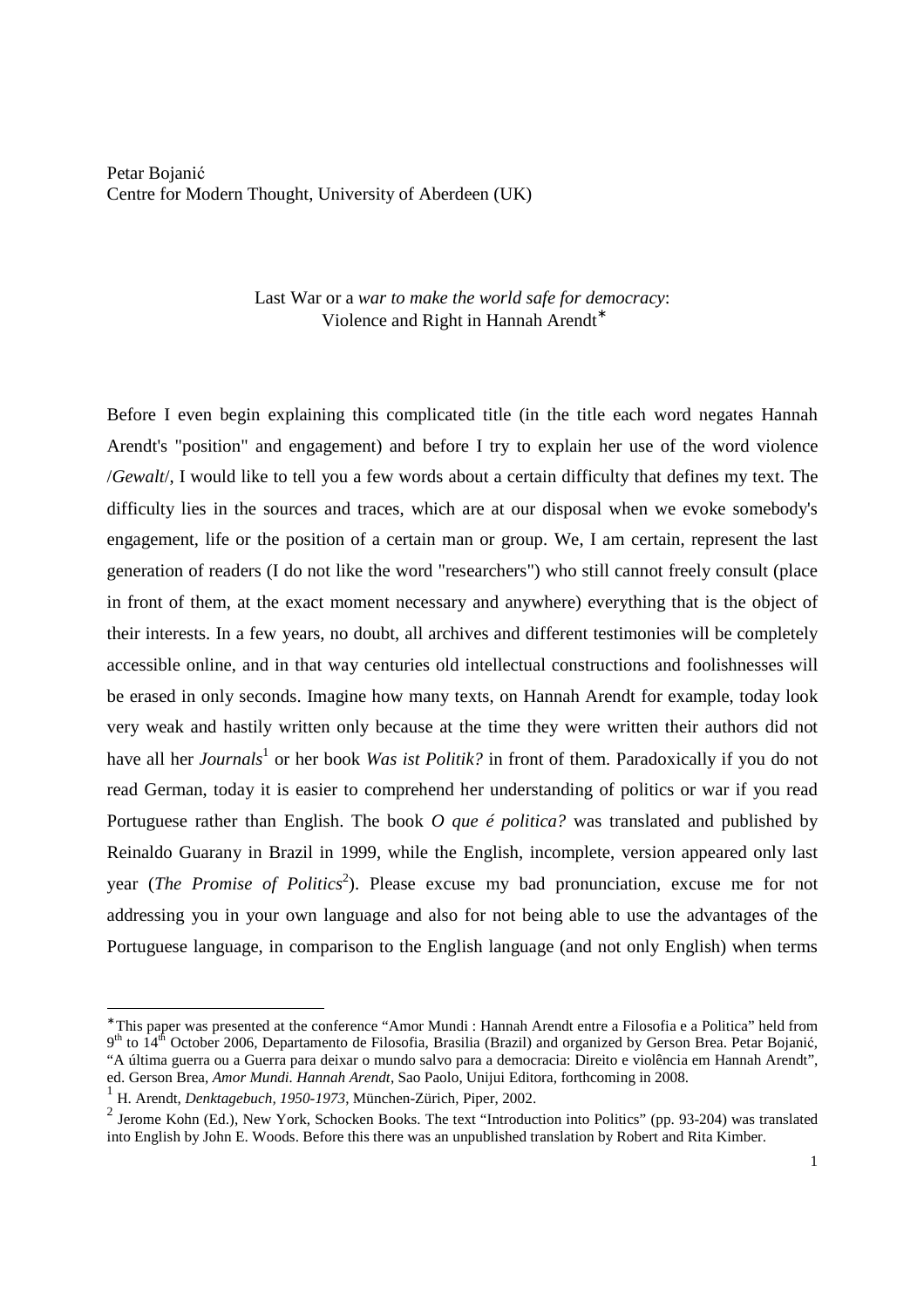that are applied to the word violence<sup>3</sup> are in question.

This year I am living in Aberdeen, Scotland and working at the "Centre for Modern Thought". This is, I remind you, the University where Hannah Arendt held two series of Gifford Lectures in 1973 and 1974 (in the last several years these lectures have been held in Edinburgh, but the "Centre" is trying to return them to Aberdeen). As you already know the lectures from 1974 were interrupted because she suffered a nearly fatal heart attack. As I was preparing this text I tried to acquire an audio recording of the first series of lectures, as well as the second. I was interested in her references to Kant's legal writings and the first places where Kant appears - before the idea for the third part of the book *The Life of the Mind* ("Judging")<sup>4</sup> came to light - in Hannah Arendt's analysis. Why "Judging"? How does Kant get into the picture? More precisely, I was interested in the moment of union of her readings of Kant's *Critique of Judgment*, the merging of the analysis of those celebrated fragments on power, violence and war (§ 28 and §83) with her "theory of difference" between violence and power (this is the picture I refer to). Arendt's lectures which we today know under the title *Lectures on Kant's Political Philosophy* (first published in 1982)<sup>5</sup>, and in which she shows a reserve (today so celebrated but also unjustified) towards Kant's legal and political works, are held for almost a decade during which she did her research on violence which culminated in the book *On Violence* in 1970.<sup>6</sup> It is very strange, but Kant rarely appears in Arendt's texts on politics or war, revolution, etc. (for example in the book *On Violence* he is mentioned only once, p.27; in the book *On Revolution* twice<sup>7</sup>). Since I was unable to obtain what I expected in Aberdeen (and what is not in Washington's archives) all I can do is present to you my suspicion and a few questions to which I have no answers: therefore, did Kant, in the end, partially shake Arendt's very strict and unwavering opinion concerning (un)justified violence,

 $3$  Everything that Arendt was trying to do in her texts, realizing that there is a big problem with the German word *Gewalt*, various translators, into English, were very precisely trying to shatter and destroy. The translator of the text "Einführung in die Politik" did not translate *Gewalt* as violence, as Arendt did, but with a couple of different words: "force", "brute force" and vary rarely "violence". Thomas McCarthy, the translator of Habermases 1977 text "Hannah Arendt's Communications Concept of Power," also translates Habermas word *Gewalt* as force or *force*, while Arendt uses the word violence in the English language. The confusion occurs when Arendt's other books are cited, in which she, in original English, uses the word "force". In one of the last great systematic texts about violence Etienne Balibar tries to think the meanings of the word *Gewalt* analyzing various 'Marxists' texts. It is interesting that he completely avoids Hannah Arendt's text (*Historisch-Kritisches Wörterbuch des Marxismus*, Hrsg. W. F. Haug, Band 5, Hamburg, Argument Verlag, 2001).

<sup>4</sup> I am referring to the *Appendix*, which can be found in *The Life of the Mind*, Volume II, New York, Harcourt Brace Jovanovich, 1978, pp. 260-261.

<sup>5</sup> Ronald Beiner (Ed.), Chicago, Harvester Press, 1982.

<sup>6</sup> I am using an edition by Allen Lane and Penguin Press (London).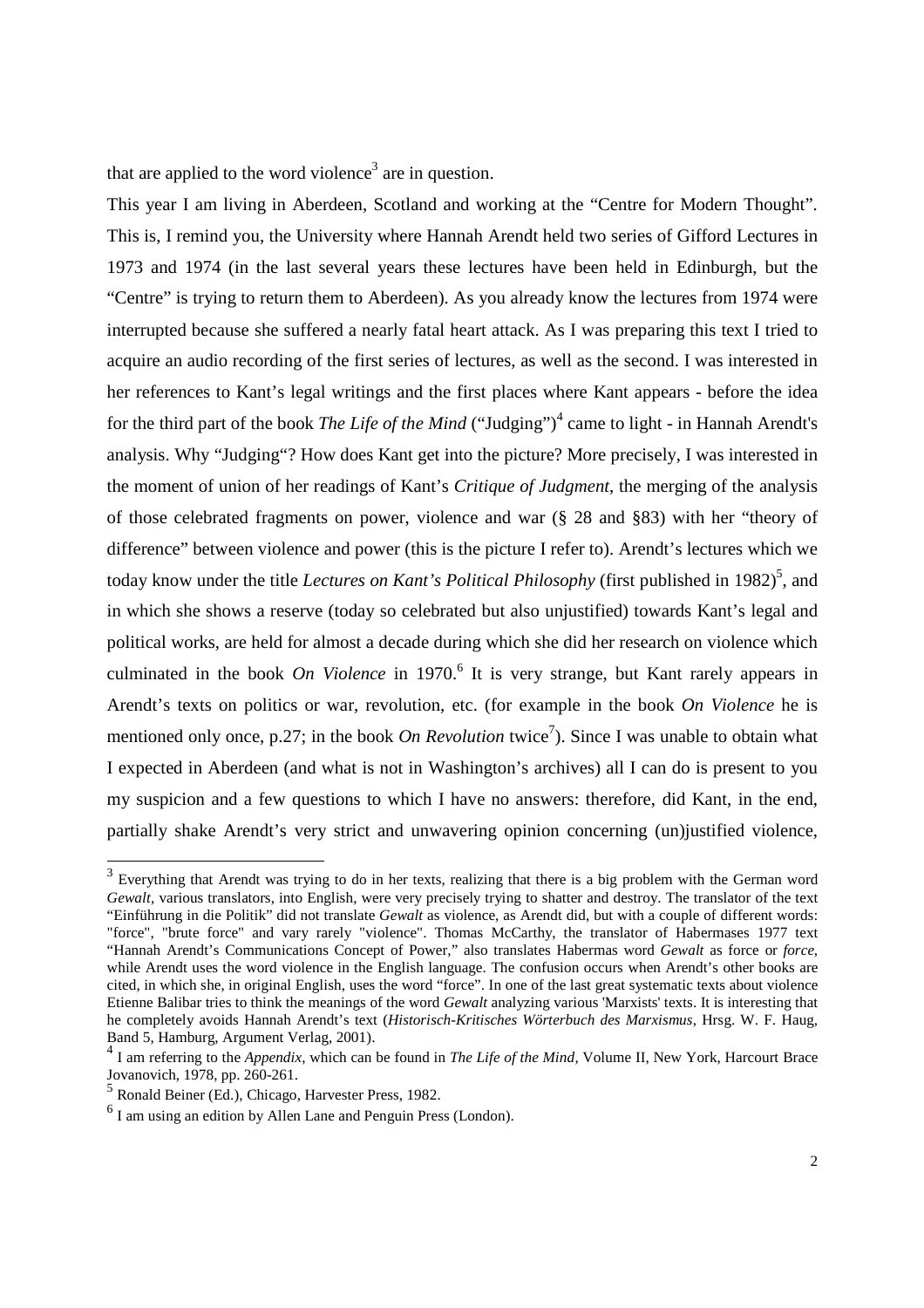violence which creates even more violence and war which has no "meaning"?<sup>8</sup> Is it possible to follow the genesis of the "Ninth Session"<sup>9</sup> in which Arendt analyzes Kant's sentences on war which brings progress, serves culture and leads to peace? Why did Arendt never further develop Kant's dictum on peace as a "regulator" of war and conflict, which can constrain violence /*die Gewalt einzudämmen*/ (why didn't she clear it up, from Clausewitz's complicated construction between *Ziel* /goal/ and *Zweck* /end/ to which she dedicated a few pages in the introduction to politics?)?<sup>10</sup> What can we find in Hannah Arendt's unpublished notes and lectures, and what did her discovery of a new horizon in Kant, and progress as a norm for the judging and appraisal of violence, do to the justification of violence?

I could formulate my main question in another way: I am interested in what exactly it was that Arendt read of Kant's legal works (I mean specifically his lectures, his sketched lectures on the metaphysics of morals and anthropology) so that I could reconstruct her resistance to Kant?

I would like to pause quickly at this question which I have determined as the most important. Therefore, I am interested in what Arendt read of Kant, how she read it and why she hesitated to think of her "theory" concerning violence with Kant. Let us leave a side, for a moment, the context of this question. I think that the connection between texts, entwining of texts and leaving some texts unread,<sup>11</sup> most importantly conditions and dictates writing ("theory" or "position") and

 7 H. Arendt, *On Revolution*, London, Penguin Books, 1990 (1963), p. 54 i 229.

<sup>&</sup>lt;sup>8</sup> Why is war so "brutally" discarded from political space in Hannah Arendt's opinion and how to understand, in this context, this very important text which was published in the journal *Aufbau* (November 14, 1941) "The Jewish Army – the Beginning of a Jewish Politics?" (now translated and published in *The Portable H.A.*, London, Penguin Books, 2000, pp. 46-48)? Or the text "Papier und Wirklichkeit" from April 10, 1942 (*Aufbau*), in which peace is directly dependent on war : "Der nicht im Krieg ist, auch nicht im Frieden"?

<sup>9</sup> *Lectures on Kant's Political Philosophy*, pp. 51-58.

<sup>&</sup>lt;sup>10</sup> "For the goal of all force is peace – the goal, but not the end, since it is by the goal that we must judge all individual uses of force, applying Kant's dictum (in *Perpetual Peace*) that nothing should be allowed to happen in war that would make a subsequent peace impossible. The goal is not contained within the action itself, but, unlike ends, neither does it lie in the future. If it is at all achievable, it must remain constantly present, and precisely during times when it is not yet achieved. In the case of war, the function of the goal is obviously to constrain force;" *Was ist Politik?*, S. 132; *The Promise of Politics*, p. 198. All the fragments in this book which were written between 1956 and 1959, and later became part of a book on revolution and a book on violence, can be read as an arrangement of different political texts which Arendt considers, which she either accepts or rebuffs. The problem is that the names of the authors of these texts are hidden from us: Bodin, Schmitt, Heidegger (Arendt manipulates a couple of his seminars - one of them recently published), Jünger (mentioned once), Simone Weil...

<sup>&</sup>lt;sup>11</sup> Hannah Arendt is surely responsible for the great mystery in connection with her knowledge of Benjamin's text from 1921 "Zur Kritik der Gewalt". In the texts published up to now she does not mention him or leave readers in any doubt that she knows him. However responsibility also lies with different keepers (policeman) of the archives, but also on some readers who force connections between the texts and who construct detective fables. Beatrice Hanssen (*Critique of Violence*, London, Routledge, 2000, p. 16) speaks about Benjamin's text as being "conspicuously absent" from the book *On Violence*, because it does not accept the later reception of Benjamin's text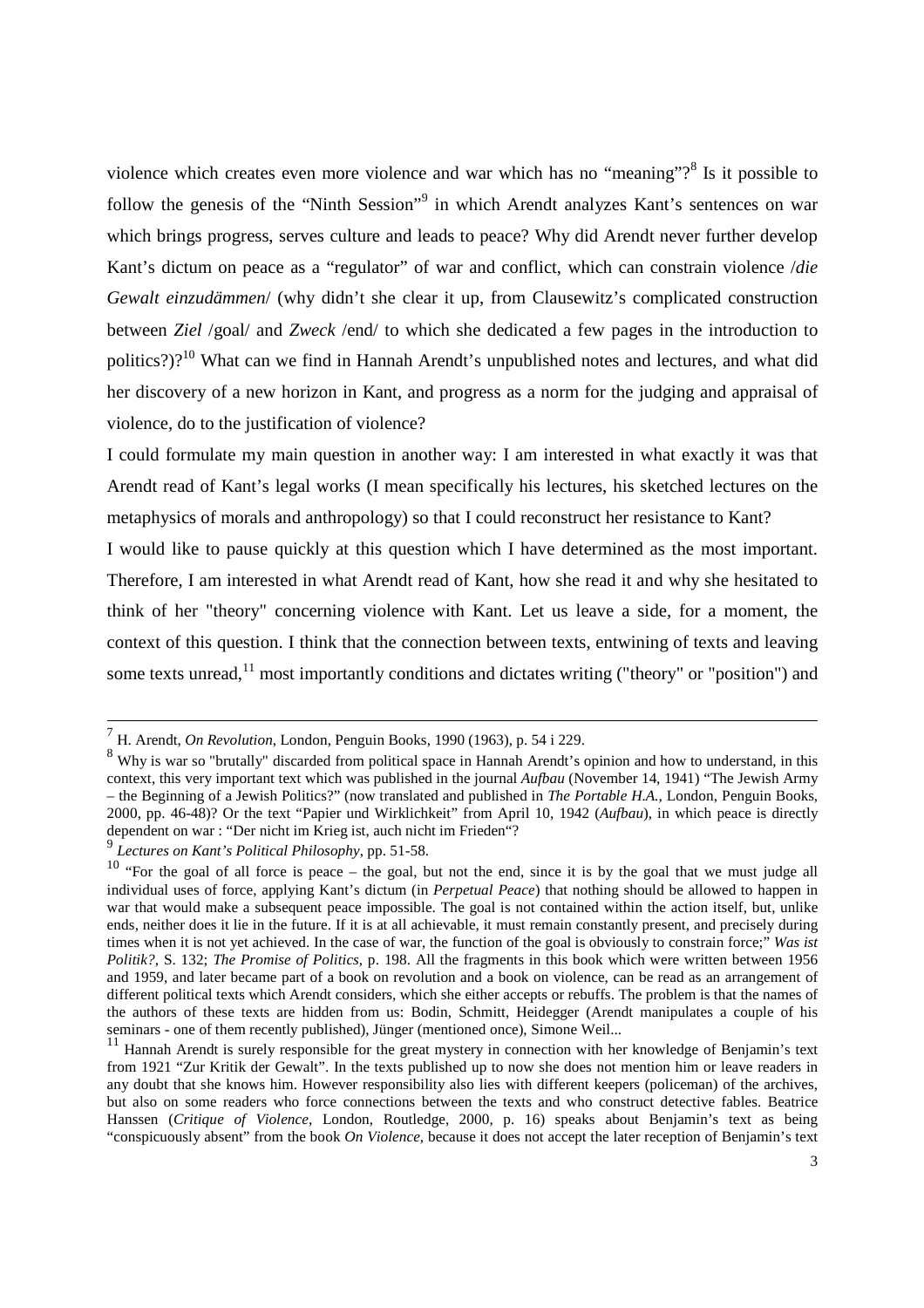produces new contexts. I will repeat and emphasize - texts, not events or quasi-pseudo events. Texts as events produce contexts and events, and new texts. I will not complicate things further or remain at the term "event". That would be a great undertaking. For now it is enough to remember the words of Hannah Arendt and see how she approaches and understands events in her own time. What does she do, what does she want? Why does she want to *distinguish*  (*distinguer, distinguer*, as Ricœur says<sup>12</sup>) and make order (order among terms, order among texts)? Why is her answer to events, her responsibility for those same events, manifested with the creation of distinctions and differences?

I will first count the "events": Arendt usually thinks of all important events (the First World War, the Russian Revolution, the Holocaust, Hiroshima, the bombing of German cities) in the context of Lenin's prediction for the 20th century as the century of violence.<sup>13</sup> The events (is a certain amount of violence a precondition for an event to even be an event?) are Decolonization, the crisis on the Middle East, student riots, the Cold War and the threat of a Third World War, the first terrorist attacks, the crisis in Cuba, assassinations in America, the war in Vietnam etc. At the end (for me the end is the last version of Arendt's text on violence and the year when it was finished,  $1969<sup>14</sup>$ ) president Lyndon B. Johnson formed the "National Advisory Commission on the Causes and Prevention of Violence" (1968-69). The Word "prevention", mentioned above, represents a government's and state's response to violence, which is in one way or another produced by that same state. More than thirty years later, after a similar chain of events and extreme violence, an identical answer by the same state and the same words can be found in "The

j

which in fact begins with Derrida (Markuse deserves the credit for the reprinting of "Zur Kritik der Gewalt" in 1965). On the other hand it is completely incomprehensible that some important documents about the relationship between Benjamin and Arendt were published only a few months ago (*Arendt und Benjamin: Texte, Briefe, Dokumente*, Hrs. Schöttker, Detlev/ Wizisla, Erdmut Frankfurt am Main, Suhrkamp, 2006. Some of the letters have already been published in the journal *Text und Kritik* No. 166-167 (2005), S. 58–66.). The secret of Arendt's "reception" of Benjamin's text is not solved in this book. Furthermore, it is inconceivable that in Arendt's lectures and notes which are found in her archive and were published as *Was ist Politik ? Fragmente aus dem Nachlass*, Ursula Ludz could find no mention of the name Carl Schmitt (his name is mentioned in a couple of fragments on just war in her *Journal* from 1952). Arendt's interpretation of the term *Nomos* in Greeks texts is in direct connection with her reading of Schmitts book *Der Nomos der Erde im Völkerrecht des Jus Publicum Europaeum* (Cf. *Was ist Politik ?*, S. 102-123; *The Promise of Politics*, pp. 172-190). The only book which deals with the relationship between Schmitt and Arendt is Enrique Serranos Gómez book, *Consenso y conflicto: Schmitt y Arendt: la* definició*n de lo* polí*tico*, Colombia, Universidad de Antioquia, Instituto de Estudios Políticos, 2002.

<sup>12</sup> P. Ricœur, "Pouvoir et Violence", *Ontologie et politique*, Paris, Tierce, 1989, p. 141.

<sup>13</sup> This prediction also opens the book *On Revolution*, p. 11 and the book *On Violence*, p. 3.

<sup>14</sup> The first abridged version of the book *On Violence* was published as "Reflections on Violence" in the *Journal of International Affairs*, winter 1969, pp. 1-35. An identical version was immediately reprinted in the *New York Review of Books*, February 27, 1969, pp. 19-31. From here on I will cite this last version.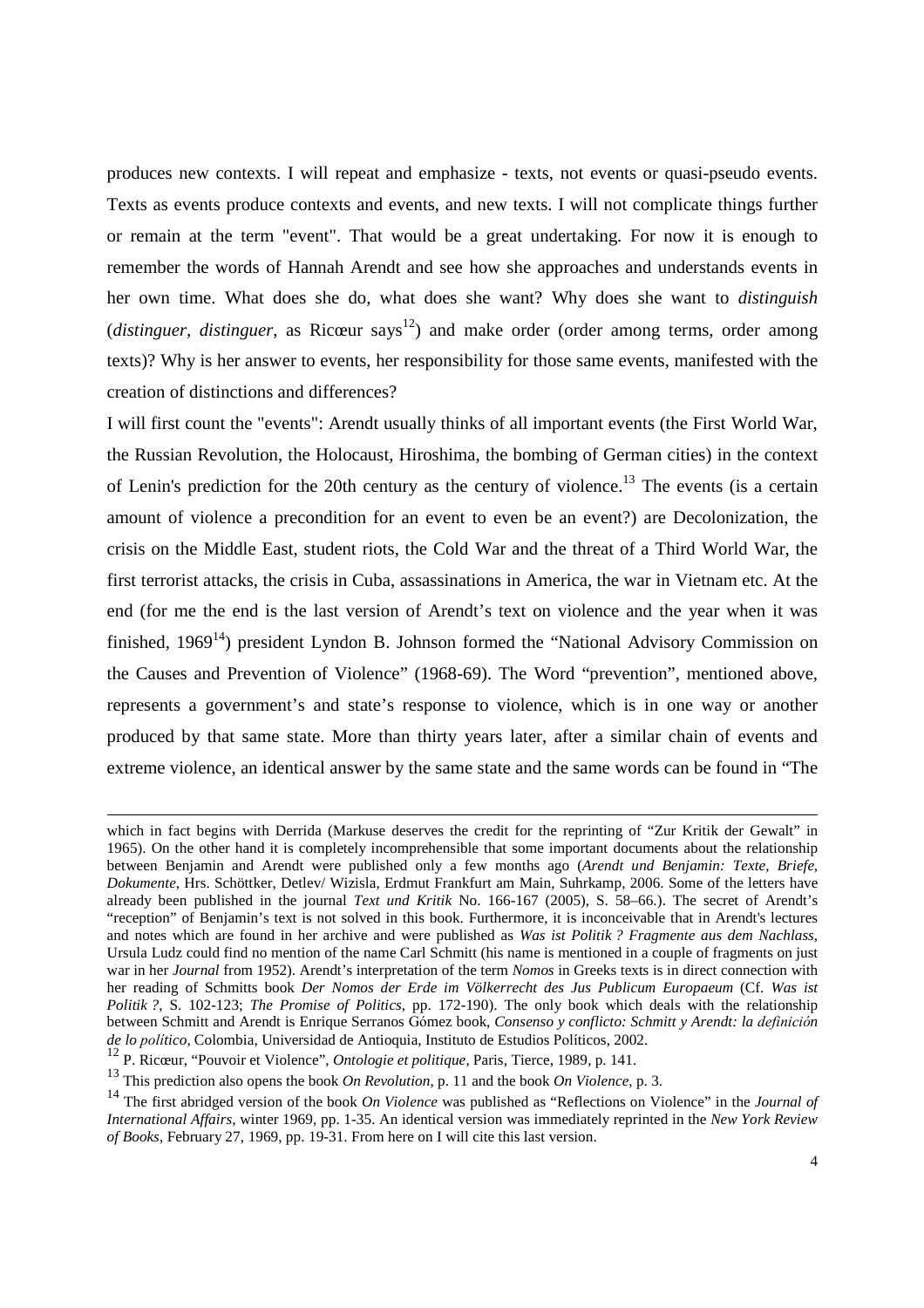National Security Strategy of the United States of America" ( another president signed it twice, September 2002 and March 2006).<sup>15</sup>

The names of the presidents and these documents are completely accidental and we should not strongly exaggerate the authenticity of the hand that signs one document or institutionalizes a new government commission. That could be (and was) Hannah Arendt's first answer to the violence which was occurring: the state is "unproductive" and a parasite ("parasitical phenomenon" /*parasitäre Erscheinung*/).<sup>16</sup> "The state" first of all expresses (and strengthens) certain words which can paradoxically very often come from the left. The concept of prevention (preemption is a variation of this word) is one of the most sophisticated ways by which the most aggressive violence can be justified or by which the most horrible means can be used to prevent social riots. All these years, it was completely unnecessary to search through Kant's lectures and works looking for this institution so we could find a series of legal political documents (Kant-Achenwal-Wolff-Thomasius-Pufendorf-Grotius-Gentili-Legnano-Ulpianus etc.) which would justify preventive war - a defensive war which is actually an offensive war par excellence. It would have been enough to listen to the just and pacifists because they concern themselves with what Arendt will immediately stop doing **–** legitimizing violence as a political act.

Any rational person would agree that violence is not legitimate unless the consequences of such action are to eliminate a still greater evil. Now there are people of course who go much further and say that one must oppose violence in general, quite apart from any possible consequences. I think that such a person is asserting one of two things. Either he's saying that the resort to violence is illegitimate even if the consequences are to eliminate a greater evil; or he's saying that under no conceivable circumstances will the consequences ever be such as to eliminate a greater evil. The second of these is a factual assumption and it's almost certainly false. One can easily imagine and find circumstances

<sup>&</sup>lt;sup>15</sup> It is really possible to compare, in one completely different way, events from thirty years ago and new events occurring after the collapse of the Soviet Empire (the crisis of state sovereignty, wars and humanitarian interventions, "catastrophic non-interventions, Israeli wars and Palestinian terror, the 9/11 attacks and several wars in connection with the endless "war on terror"). Just as the reconstruction of the old middle-aged doctrine of just war (Michael Walzer's Just War Theory) represented a "theoretical solution" for the crisis in the seventies, Davor Rodin today suggests new *Ethics of War* and the emergence of "asymmetric war". Cf. "The Ethics of War: State of the Art", *Journal of Applied Philosophy*, Vol. 23, No. 3, 2006, pp. 241-246. Hannah Arendt's target in 1952 was Carl Schmitt, but she instead hit Walzer and Rodin: "In fact, there cannot be a just war /*gerechten Krieg*/, because that would mean that people are capable of comparing sorrow which comes from war with its content /*ob das Leid des Krieges mit seinem Inhalt kommensurabel ist*/. But that is impossible. (...) Justice can only exist within law**.** However each war occurs outside law, including a defensive war, in which I am forced to cross the edges, borders, of law /*auch ein Verteidigungskrieg, in dem ich eben gezwungen bin, den Rahmen – den Zaun des Gesetzes zu überschreiten*/. H. Arendt, *Denktagebuch, 1950-1973*, S. 243.

<sup>16</sup> *Was ist Politik?*, S. 76; *The Promise of Politics*, p. 149.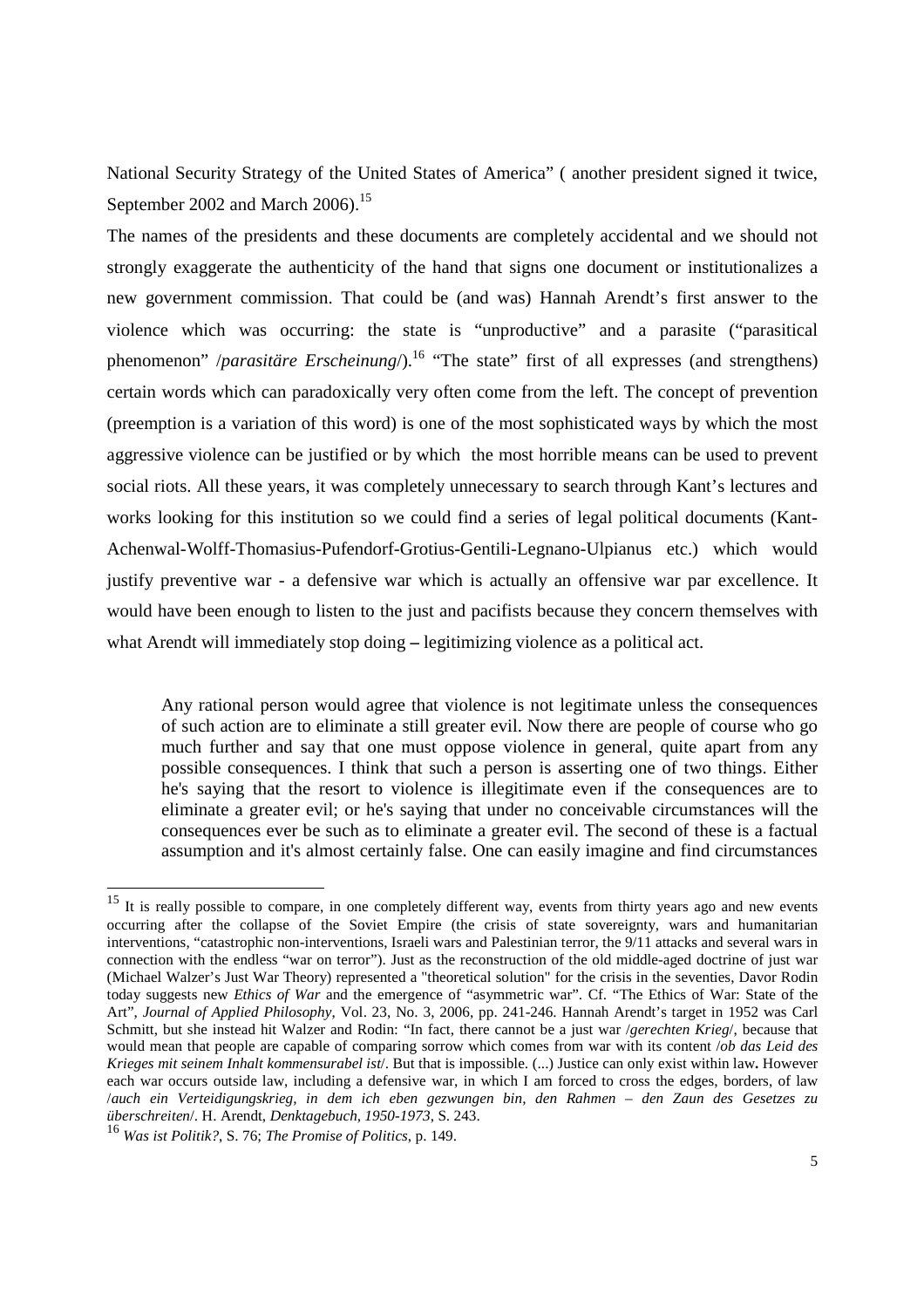in which violence does eliminate a greater evil (…) So I can't accept a general and absolute opposition to violence, only that resort to violence is illegitimate unless the consequences are to eliminate a greater evil. $^{17}$ 

Today, it is truly possible to reconstruct all these transformations in argumentation which contribute to violence and violent actions, into true crimes and murders which are carried out in the name of the state, but also against state institutions. It seems that the state (or government or cabinet or secret service of a state) is quite frequently only an agent of the passage ("*passage à l'acte*") of these different "intellectual" voices (discourses<sup>18</sup>) into real acts of violence. The uniqueness of this agent consists of the "power" to stay anonymous and apart from any responsibility.

What does Arendt's vision ("too absolutistic vision" (Chomsky)<sup>19</sup>) consist of then and how can violence be stopped?

Arendt begins with texts. Responsibility (or a lack of responsibility and manufacturing violence) is, before anywhere else, found in texts. When she reads Sartre or Fanon ("reading these irresponsible grandiose statements<sup> $20$ </sup>, when she recognizes the power of hypocrisy and muddling of arguments, when she recognizes "the power of indifference" in the use of words and concepts in contemporary and older texts, she simultaneously believes in the living text, in the power of texts to recognize and stop *die Stummheit der Gewalt.* The greatest evil and uniqueness of violence is muteness, an aphasia of violence which begins, writes Arendt in April of 1953, when one speaks to no one, does not talk, but rather one speaks "about**"** (*über*)... logical thought always leads to violence /*Logisches Denken führt daher immer in Gewalt*/, logic leads to violence

 $17$  This is a part of Noam Chomsky's intervention in the debate on the legitimacy of violence in the Theatre of Ideas in New York, December 15, 1967 (In the book *On Violence*, Arendt mentions this discussion, which she was herself a part of, on page 79). In 1971 Alexander Klein published an integrated text in the book *Dissent, Power, and Confrontation*, New York, McGraw-Hill, 1971, pp. 95-133. Chomsky's quote is found on page 107. It seems that after this debate Hannah Arendt definitely began writing her text on violence and gave up on the idea that violence can have legitimacy. It is interesting that after nearly 30 years E. Balibar, in the text "Violence: idéalité et cruauté" which was read at the Collège de France in Paris and at Cornell University in the winter 1995, repeats Chomsky's arguments and speaks of a legitimate violence, about "une contre violence préventive".

<sup>&</sup>lt;sup>18</sup> The fascination with violence and power earlier manifested itself in the form of a great hurry of the philosopher to help and lead rebellious and terrorist actions against the state (Cf. Interview with Sartre concerning his discussions with Andreas Baader, December 1974, *Les Temps Modernes*, No. 632, 2005). Today, when the governments of certain states are asking for the help of their residents by denouncing suspicious citizens, philosophers feel called on to, as quickly as possible, legitimize wars in the name of security, to justify state violence and forced preventive measures of "protection" and observing of citizens.

<sup>19</sup> *Dissent, Power, and Confrontation*, p. 119.

<sup>20</sup> *On Violence*, p. 20; "Reflections on Violence", p. 21.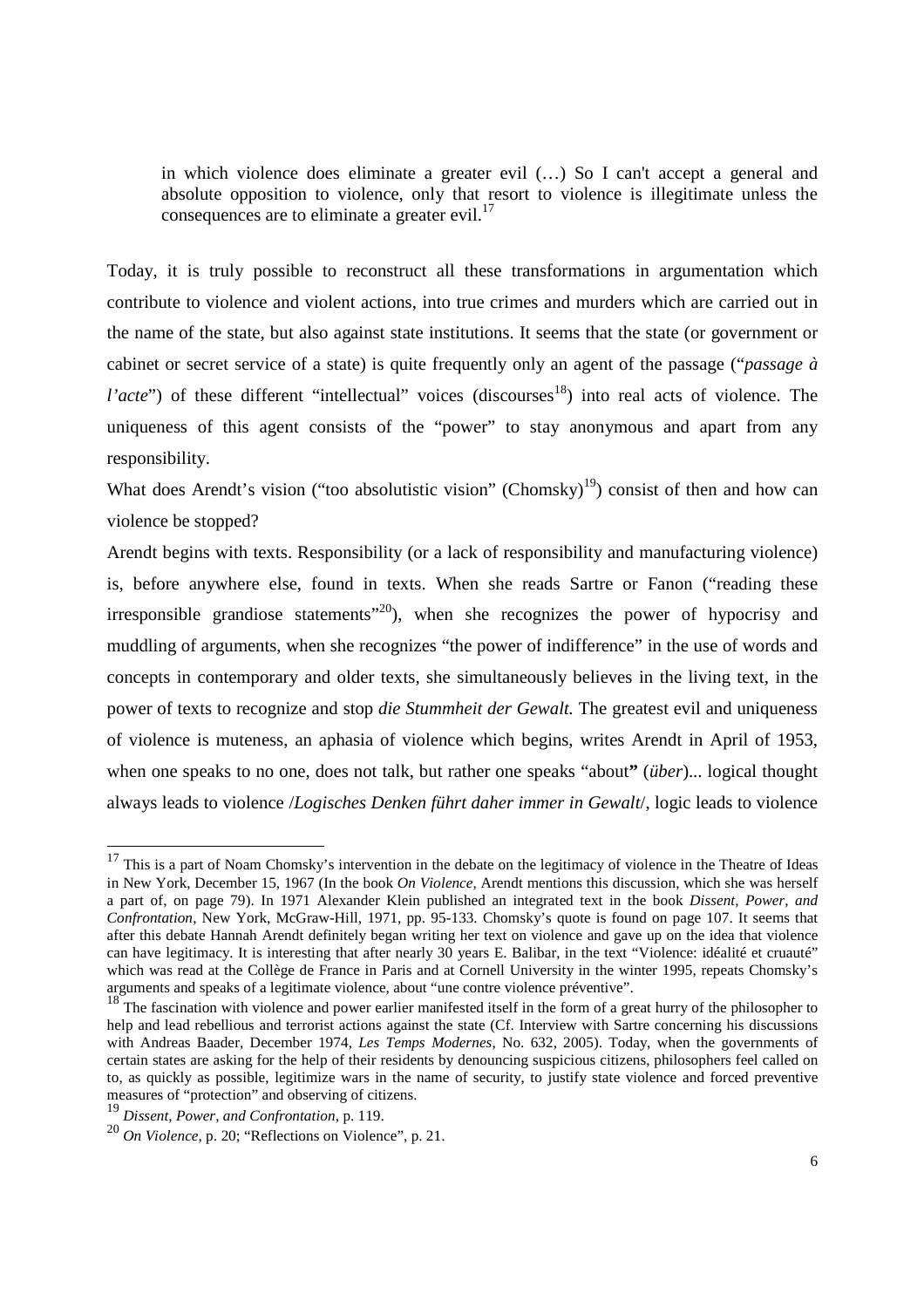because logic talks to no one and speaks about nothing /*Logik spricht niemand an und redet über nichts*. Logic prepares violence /*So bereitet sie die Gewalt vor*/.<sup>21</sup> Two years earlier in a letter to Jaspers from March  $4<sup>th</sup>$ , 1951, Arendt writes that philosophy certainly has a part in the responsibility for all that has occurred in this century. "Its responsibility lies in that western philosophy has never had a clear concept of the political /*dass diese abendländische Philosophie nie einen reinen Begriff des Politischen gehabt hat.../...*<sup>22</sup> In the description of her project "Introductions into Politics" which she sends to the Rockefeller Foundation in December 1959, she suggests "a critical re-examination of the chief traditional concept and conceptual frameworks of political thinking (…) By criticism, I do not mean 'debunking'. I shall try to find out where these concepts came from before they became like worn-out coins and abstract generalizations."<sup>23</sup> There exists another significant addition, which Arendt needs in order to further increase the self-responsibility of the philosopher who is argumentative, who is a "rational person," who uses abstract generalizations and whose sentences are always logically correct.

(…) we are all beneficiaries of past violence in this country. I think we all can immediately agree on one point: namely, that a great crime was committed by this country and that we are now and have been paying the price for this crime. And it is interesting to see how very long it takes a country to pay back such really fundamental crimes. Many little crimes history forgets, but such a fundamental crime as chattel slavery has, as we know now, enormous, long-lasting consequences. But to say that we are the beneficiaries of this past violence is an interpretation which I could challenge on many grounds.<sup>24</sup>

Violence has already been carried out, before any new violence and before any possible violence, before any new act which makes it legitimate. We should immediately forget the country Arendt speaks of (this could be absolutely any country) and the crime which is found in the foundations and roots of this country. Let us leave aside, for now, that which is perhaps most important and which will always, in this way or that, decide about the future of violence. Let us leave aside that which is always impossible to leave aside. Here I refer to the grand and dangerous words used by Arendt in this debate from 1967: "paying," "price," "history which forgets," "benefits," "fundamental and little crimes." Besides, with these words violence has always, up to now,

<sup>21</sup> *Denktagebuch, 1950-1973*, April 1953, S. 345.

<sup>22</sup> The quote is found in "Kommentar der Herausgeberin" (Ursula Ludz), *Was ist Politik?*, S. 144.

<sup>23</sup> "Projektbeschreibung", ibid, S. 200.

<sup>24</sup> *Dissent, Power, and Confrontation*, p. 115.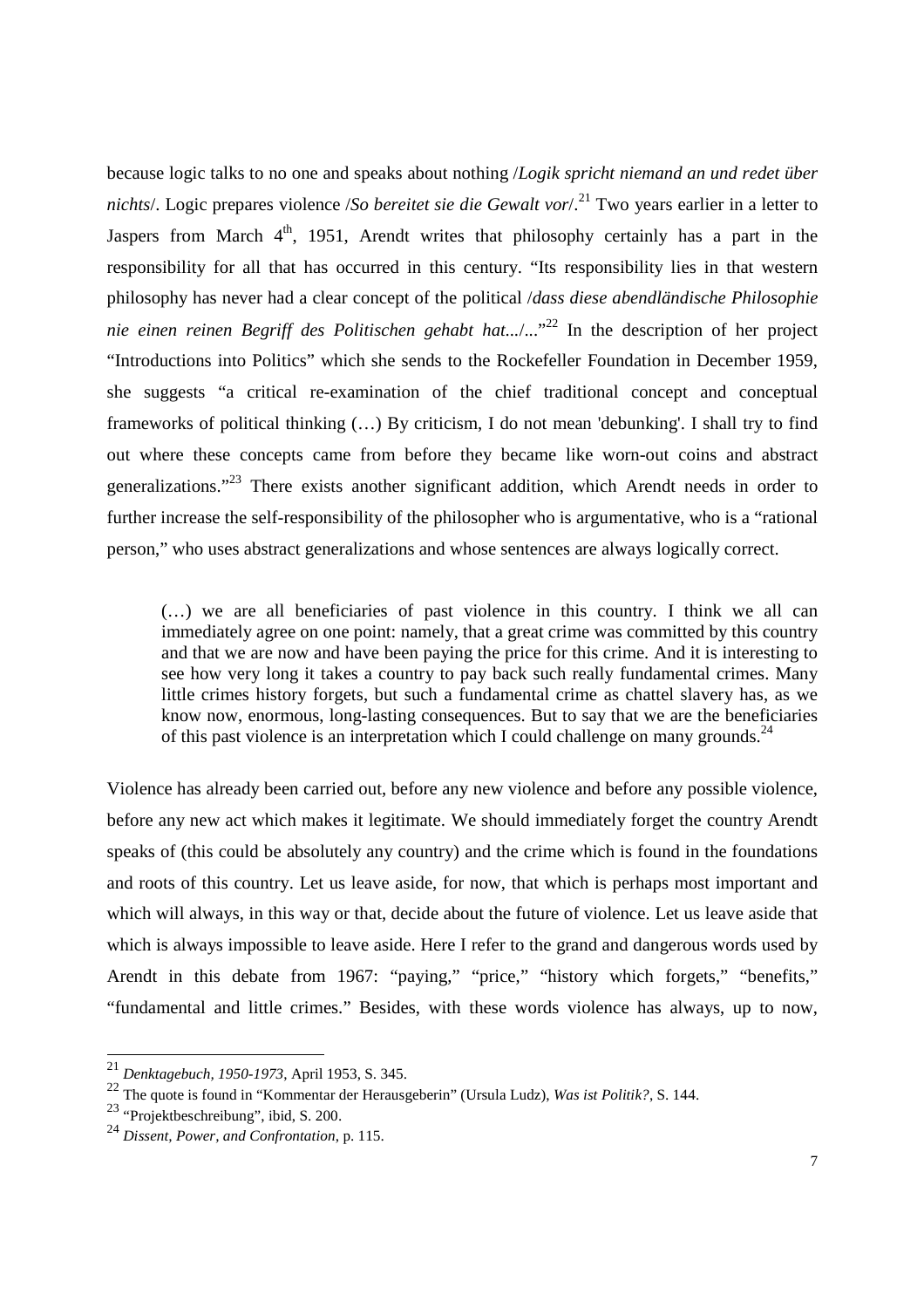replenished and continued. I am interested - this is why I began with all those questions concerning Kant and Arendt, this is why the title of this text contains two words which Arendt never puts next to each other (Violence and Right) - I ask myself, where is this "past violence," of which Arendt speaks of, found, and how is it recognized? Is it hidden, institutionalized and "forgotten" within the power of one country? $25$ 

With this question Hannah Arendt's intentions should be quite clear in respect to the violence which for Arendt represents the greatest challenge of the  $20<sup>th</sup>$  century. The responsibility of Hannah Arendt (and not only her) in front of violence consists of: (1) the responsibility of the philosopher (logician) Hannah Arendt who as such creates violence, (2) the culpability of citizen H. Arendt who is the beneficiary of this same violence which she as a philosopher prepared (keep in mind, this citizen is in fact a resting soldier; *beneficium* means a privileged soldier) and (3) the penitence of the critic (and not a simple debunker) H.Arendt, whose task is the reconstruction of power and the differentiation of violence from power- violence would in this way be transformed into perhaps the "power of nonviolence"<sup>26</sup>. I repeat, this task  $(3)$ , of which she breathlessly writes in her project for the Rockefeller Foundation, which she prepared several years later, is envisioned to begin with great texts of western thought and to continue in the archives.

Today, we must be interested in the Foundation's decision not to finance this project of reconstructing the concept of the political because the consequences of this decision are quite different. First, Arendt delayed a task which is today as active as it was fifty years ago. It is precisely the urgent need for such a book today which leaves us hoping as well as saddened,

<sup>25</sup> In the book *On Revolution,* when Arendt writes about Machiavelli she quickly explains "the task of foundation" (the setting of a new beginning), which as such seemed to demand violence and crime (Romulus slew Remus, Cain slew Abel) (pp. 38-39). It is quite difficult to establish the status of this "past violence," especially when one knows that Arendt paid no attention to violence which funds a sort of order (right, or community), nor to the right to carry out violence, that is; legal violence. I don't think that there is any real possibility for any sort of "left over" violence which is not swallowed and digested by a power. A similar difficulty appears in Habermas forced introduction of Johan Galtung's term "Strukturelle Gewalt" (from 1971), which is impossible to incorporate into Hannah Arendt's "theory of difference." "Hannah Arendt's Communications Concept of Power", *Social Research* 44/1 (1977), pp. 3- 24 ("Hannah Arendts Begriff der Macht" *Merkur* (1976), No. 341, S. 946- 961.

<sup>&</sup>lt;sup>26</sup> The "power of nonviolence" refers to Gandhi and it is a concept in which Arendt believes in for a very long time. In November 1952 she writes that Gandhi is a true example of a situation in which power managed to defeat violence *Denktagebuch, 1950-1973*, S. 273. In a debate in TFI 1967 she speaks of Mr. Gandhi's "enormous power of nonviolence": "There's no doubt that non-violence can be defeated, as every power can be defeated, by violence. But if the republic were to use violence in order to break non-violent power, it would somehow be breaking the very foundations on which it rests. It would be exactly in the situation in which, for instance, the English were confronted with non-violence by Mr. Gandhi – an enormously powerful movement… *Dissent, Power, and Confrontation*, p. 124. However, in the final text on violence from 1969 Gandhi's role is made completely relative and all importance is removed from it. Cf. *On Violence*, p. 53.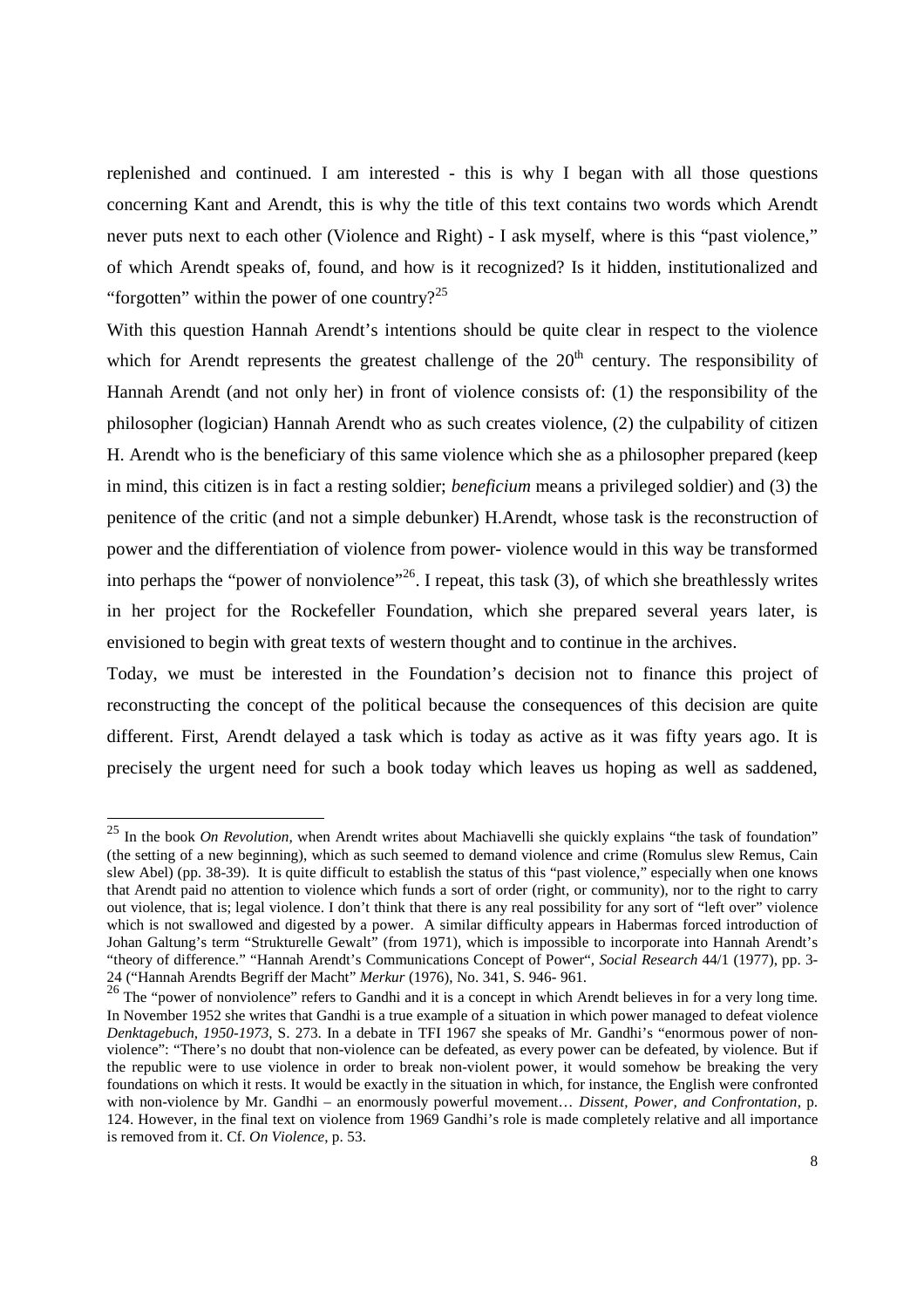because were such a book written when it was supposed to be, perhaps we would have seen a reduction of violence in the second half of the last century. Furthermore, fragments concerning the politics of Hannah Arendt remain discarded and un-systematized, haphazardly compiled and published in the forms of small books and lectures. Finally, it has been impossible to reconstruct her first sketches of projects, her unordered notes, because everything was late and because the "politics of archives" are always obscure */der Dunkelheit der Archive*/<sup>27</sup> and fundamentally unacceptable.

When I, for example, questioned Arendt's reading of Kant it seemed to me that the importance of Kant for her engagement was greater then it now seems. I thought, at the same time, that I could easily show you that there was not only deconstruction (mine or Hannah Arendt's<sup>28</sup>) in the source of my questions, nor the genetics of the text, nor the archeology of texts and connections between texts, nor the usual scholarly analysis which every philosopher (and of course, not only the philosopher) applies during the reading of a text: namely, while we read- we recognize texts we have already read within the work we are reading, and we put aside what looks to us new and unfamiliar.

With my question concerning the traces of Kant in Hannah Arendt (this could also be Schmitt, Heidegger or Hegel for example) I wish to (1) anticipate a great technological change which will strengthen the importance of the (*hyper*) text, ease the finding of texts within other texts and reevaluate the "right" of the reader or author to not understand, to reduce or fantasize, and in accordance with that, (2) I wish to insist on the instability and "violence" of the word "position" - Hannah Arendt's "position" for example (or Arendt's "understanding" of violence, Arendt's "comprehension" of violence, or the impossible task found in the title, "Violence and Right in Hannah Arendt").

Arendt hesitates in her texts and discussion on violence, and this is the first condition for discontinuing violence. Hesitation is her resistance. Hesitation is perhaps that which enables thinking. With Arendt there is no solution to the "problem" of violence, there exists no definite end to, or allowance of, certain forms of violence, just as there is no final text. There exists a last

<sup>27</sup> "The obscurity of archives". I. Kant, *The Metaphysics of Morals*, § 61, *Practical Philosophy*, London, Cambridge University Press, 1996, p. 488.

<sup>28</sup> To truly undertake a "critical re-examination of the chief traditional concept and conceptual frameworks of political thinking" the help of different experts is necessary. In the book *On Violence* (p. 43) Arendt cites Alexander Passerin d'Entrèves: "The only competent guides in the jungle of so many different meanings are the linguists and the historians. It is to them that we must turn for help."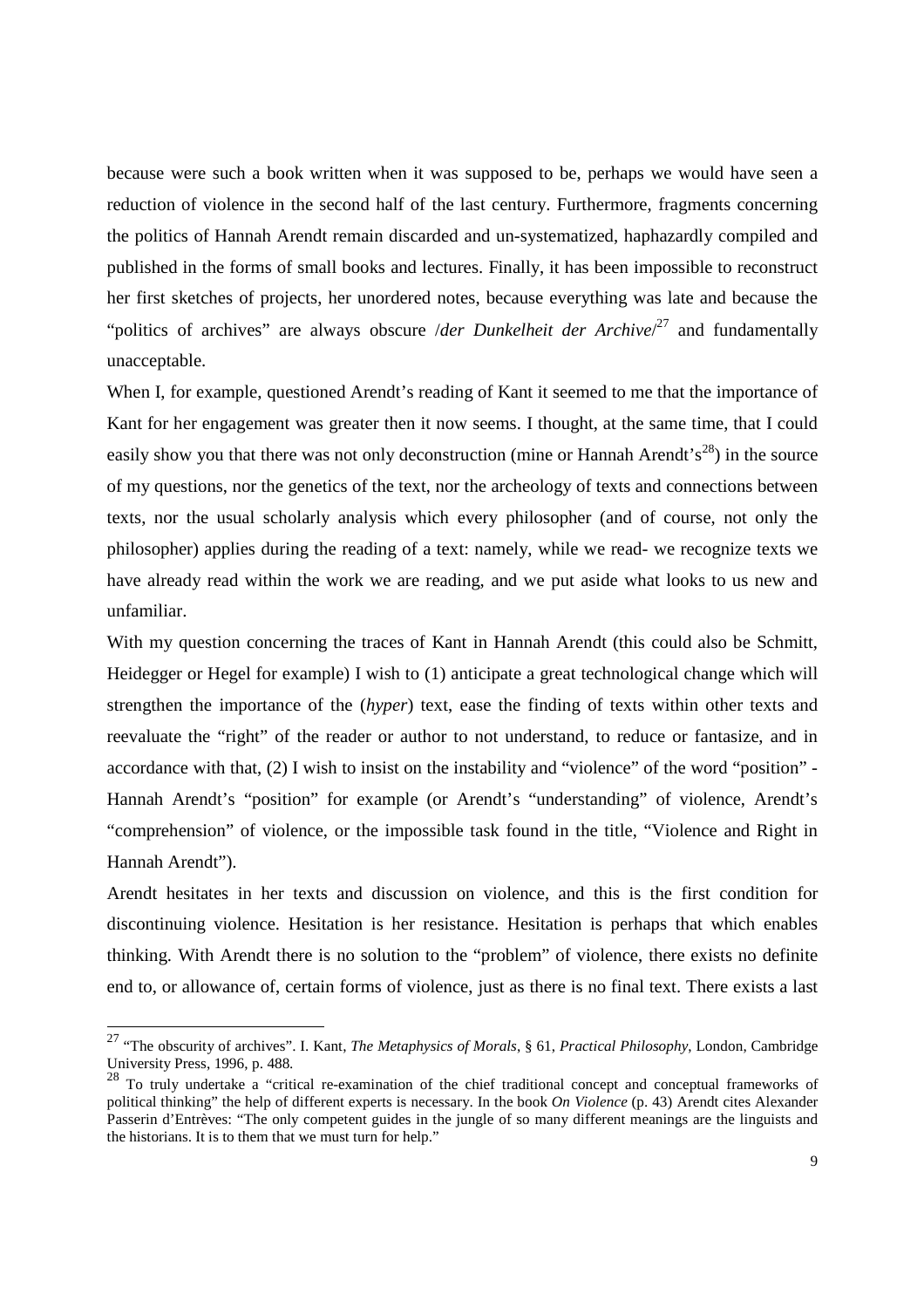text- I have said that for me this is the version from 1969 - but this is certainly not the "final" text nor an imaginary text she attempted to write. Because of this it seems that the genesis (generation, but corruption as well) of an idea, for example the figure of "nonviolence," is more important than what Arendt writes about Gandhi's engagement in her final work. In order to experiment with this genetic strategy in relation to her "position" on violence, keeping in mind the two great reserves which I have been trying to explain this whole time ("I don't have "all" her manuscripts "in front of me""; and the other misgiving, my text is a sketch not the last or final text), I attempted to find her originality by examining those forms of violence (or those thoughts on violence) which she negates. Similarly I was interested, as in the case of Gandhi, to search for the form of violence which she approves of - and then suddenly leaves. Therefore, just as in the case of violence "and" right, or the theory of "just war," Hannah Arendt negates the validity of any sort of "militant democracy" /*Streitbare Demokratie*/.<sup>29</sup> There is no sufficient reason for a *war to make the world safe for democracy*<sup>30</sup>, and justification for war against war or the last war against war, or violence against violence (*vim vi repellere licet*) is plausible <sup>31</sup>.

The notion of a "last war," also found in the title of this text, is mentioned in several geopolitical texts by Franz Rosenzweig, who wrote them during the First World War on the Southern Front, in Macedonia and Serbia. The "last war" is just another war which is necessary for every possible war to be prevented. Despite the fact that I am modifying the meaning of Rosenzweig's concept, in question is a war which bases its justification on it being the last war, therefore preventing any succeeding or possible war. The problem is, of course, that the last war can last forever (the "war against terrorism," like the war against the *Devil*, as you know has no border in time). The problem is that such a war can be repeated and that it is usually the last war several times. Hannah Arendt leaves no room for the possibility of one such war or for one such last and extreme use of violence<sup>32</sup>. But if we free the concept of "last war" of the extreme word "war," and put in its place "violence," if we try to, at any cost, defend the imaginary literal word "last"

<sup>29</sup> This is Karl Löwenstein term. Cf. "Militant Democracy and Fundamental Rights", *The American Political Science Review*, 1937, p. 417 and p. 638.

<sup>30</sup> *Denktagebuch, 1950-1973*, S. 217.

<sup>31</sup> *Dissent, Power, and Confrontation*, p. 100.

<sup>&</sup>lt;sup>32</sup> The readiness for the use of extreme violence is explained well in the following fragment from December 1967: "The atom bomb: We invented it because we dealt with the devil and were afraid the devil would know how to make it. We used it against an ordinary enemy. We wished to keep it when there where enemies but no devils – and promptly, to justify this, we invented a Devil. The danger now – we become the devil. The model of all violence." *Denktagebuch,* S. 672-673.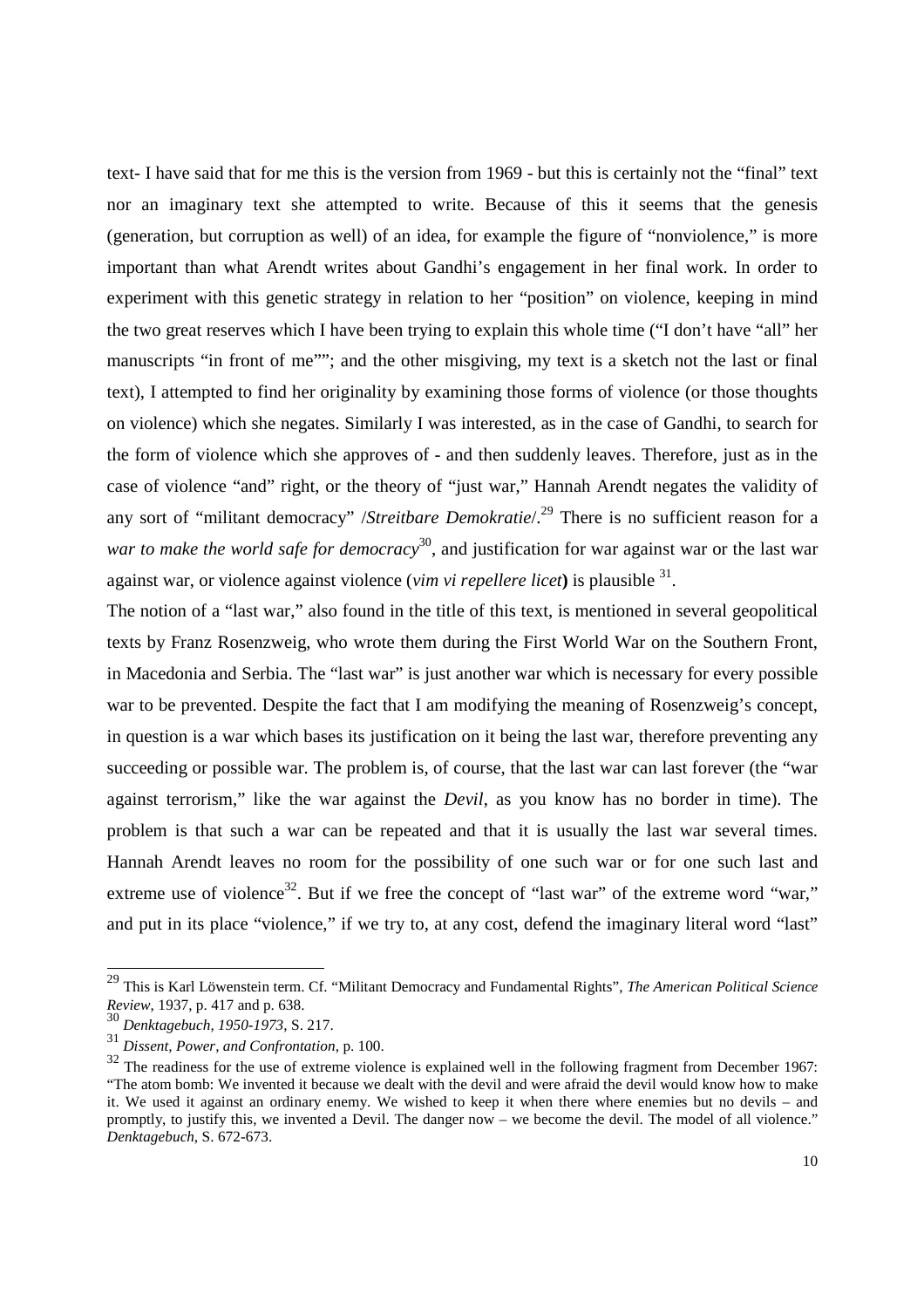("last violence"), then it would be possible to speak of Marx and the violence of a revolution in the way Hannah Arendt understands it. This is not a permanent revolution, but rather, the last, successful and all encompassing revolution. This is not a "last war" but a last war of liberation .

Because revolution wants not to exchange rulers, not to exchange hunters, but to abolish hunters and persecutors and oppression altogether.<sup>33</sup>

I think that this could be the model, the only model, of violence which is justifiable for Arendt and which satisfies her criteria for justification. More precisely, revolution in her interpretation and modification of Marx, revolution as the last violence which puts an end to any future violence, is the model by which she measures the justification of any particular violence. In comparison to this violence which ends all violence and injustice, which is in reality above any justification**,** every other violence is unjustified for Arendt; she finds fault in every other form of violence. I think that we are missing more precise criteria and the system of rules which Arendt uses to distance and differentiate her hypothetical (revolutionary) violence and specific brute force (or brute violence) which we find in history.

All that I wish to do, at the end of this presentation, is to mention several opening conditions of one possible preamble to a text concerning violence which should brings us closer Hannah Arendt's unfulfilled project. It seems to me that she managed to reveal the primary conditions of one system which revises the concept of violence and which promises an end to violence:

1. Freedom and Life. "It is only possible to lead wars for freedom, only freedom has something to do with violence."<sup>34</sup> In the following years, in her writings on politics, Arendt speaks of the protection of life and freedom through violence, but also of the threat of violence on freedom and life (I remind you that Benjamin's "divine violence" protects and gives life). The entwining of the words "life", "freedom" and "society's life" is very difficult to understand. Two sentences from this time are especially difficult. In the first, Arendt speaks of a question which she doesn't wish to analyze at the time:

For now let us set aside the question whether this decrease in violence in the life of society /*des Gewalttätigen im Leben der Gesselschaft*/ is in reality to be equated with a

 $\overline{a}$ 

<sup>33</sup> *Dissent, Power, and Confrontation*, p. 100.

<sup>34</sup> *Es kann nur Kriege für die Freiheit hat irgendetwas mit Gewalt zu tun* (1952). H.Arendt, *Denktagebuch, 1950- 1973*, S. 243.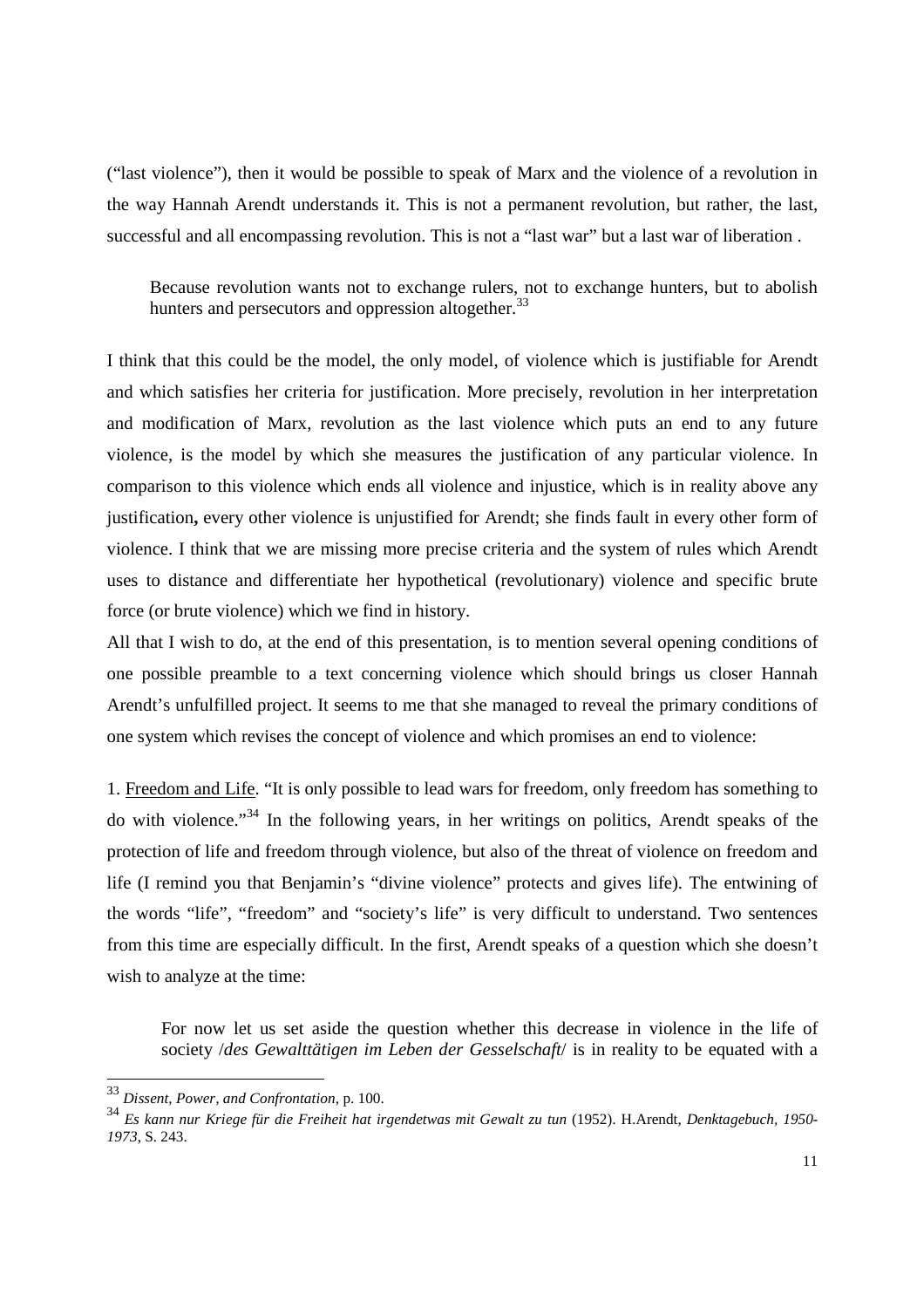gain in human freedom.<sup>35</sup>

The second sentence is also never repeated or thought:

The violence is sometimes necessary for the defence of politics and those provisions for sustaining life /*Lebensversorgung*/ that must first be secured before political freedom is possible. $36$ 

2. Necessity. Arendt introduces this concept into her political fragments as analogous to the concept of violence, and later as contrary to freedom. Necessity rules the life of society, but, in the same way, life is under the coercion of necessity.<sup>37</sup> Despite the fact that Arendt doesn't mention this concept in her writings on violence, in the book *On Revolution* necessity is the first justification for war (or the first sign that a war is just), or, as Arendt says, still not seeing a difference between "justify" and "legitimate", "necessities are legitimate motives to invoke a decision by arms."<sup>38</sup>

3. Bio-politics. Necessity introduces an organic coercion (life and the "organic body" pressures the subject and he leans towards the emancipation from that which is necessary for him<sup>39</sup>) and the power of a biological moment into political theory. For Arendt, one of the first sources and justifications of violence is the appearance of biological metaphors and analogies in the thoughts of a community.

Nothing, in my opinion, could be theoretically more dangerous than the tradition of organic thought in political matters by which power and violence are interpreted in biological terms. (…) The organic metaphors with which our entire present discussion of these matters, especially of the riots, is permeated – the notion of "sick society", of which riots are symptoms, as fever is a symptom of disease – can only promote violence in the end.<sup>40</sup>

4. Justification and Legitimacy. In the book *On Revolution* one very important sentence represents the seed of a future difference which Arendt also never systematically "justified."

<sup>35</sup> *Was ist Politik?*, S. 74; *The Promise of Politics*, p. 148.

<sup>36</sup> Ibid, S. 77; p. 151.

<sup>37</sup> Ibid, S. 74-75; pp. 148-149.

<sup>38</sup> *On Revolution*, pp. 12-13, 64, 113.

<sup>39</sup> Ibid, p. 114.

<sup>40</sup> *On Violence*, p. 75.